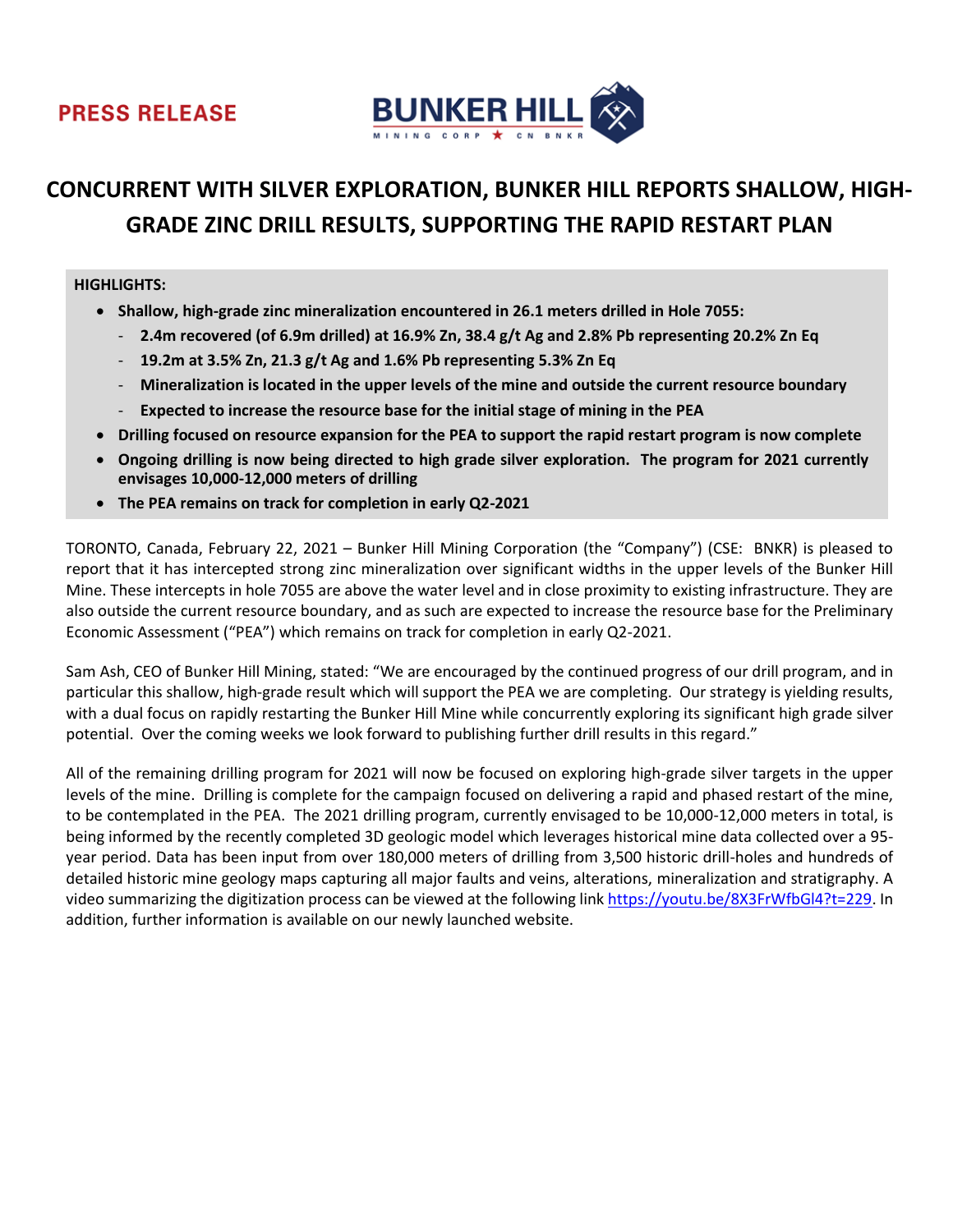



**Figure 2: Silver Intercept Drilling Exploration – Cross Section**

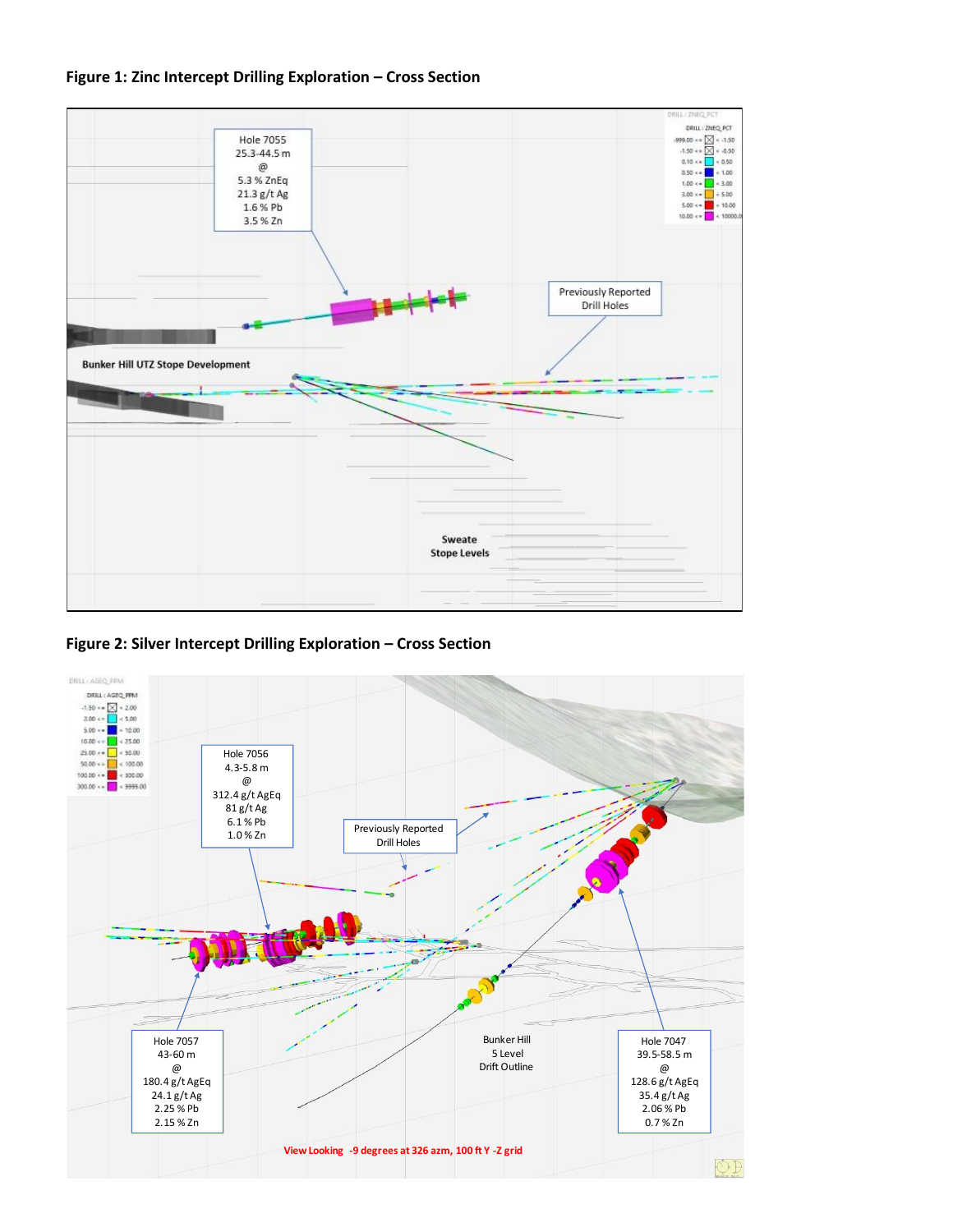Recent drill results are presented in the tables below.

### **SIGNIFICANT ZINC INTERCEPTS**

```
ZnEq – Hole 7055
```

|           | From | To   | M    | ZnEq (%) | g/t Ag | %Pb     | %Zn  |
|-----------|------|------|------|----------|--------|---------|------|
|           | 25.3 | 44.5 | 19.2 | 5.3      | 21.3   | 1.6     | 3.5  |
|           |      |      |      |          |        |         |      |
| Including | 25.3 | 26.4 | 1.1  | 11.9     | 64     | 4.5     | 6.5  |
|           | 26.4 | 27.1 | 0.8  | 12.1     | 26     | $1.8\,$ | 9.9  |
|           | 34.9 | 35.4 | 0.5  | 14.9     | 33     | 2.8     | 11.7 |
|           | 39.1 | 39.6 | 0.5  | 30.6     | 77     | 5.7     | 24   |
|           | 44.2 | 44.5 | 0.3  | 13.8     | 49     | 4.1     | 9.2  |

|           | From | To   | <b>Drilled</b><br>(M) | Recovered<br>(M) | ZnEq<br>(%) | g/t Ag | %Pb | %Zn  |
|-----------|------|------|-----------------------|------------------|-------------|--------|-----|------|
|           | 18.4 | 25.3 | 6.9                   | 2.4              | 20.2        | 38.4   | 2.8 | 16.9 |
| Including | 18.4 | 21.3 | 2.9                   | 0.6              | 14.4        | 17     | 1.3 | 13.0 |
|           | 21.3 | 22.9 | 1.5                   | 0.9              | 26.6        | 56     | 4.2 | 21.7 |
|           | 22.9 | 25.3 | 2.4                   | 0.9              | 17.6        | 35     | 2.3 | 14.8 |

*An intercept of high-grade zinc was intersected while drilling through a fault on the 05-2 level in the UTZ. Due to poor recovery throughout the faulted portion and for QA/QC purposes, the company chose to report assay results based only on recovered footage. Drilled footage is NOT the reported width of the intercept. Numbers in the above table are based on the 2.4 M of recovered material instead of the 6.9 M drilled.*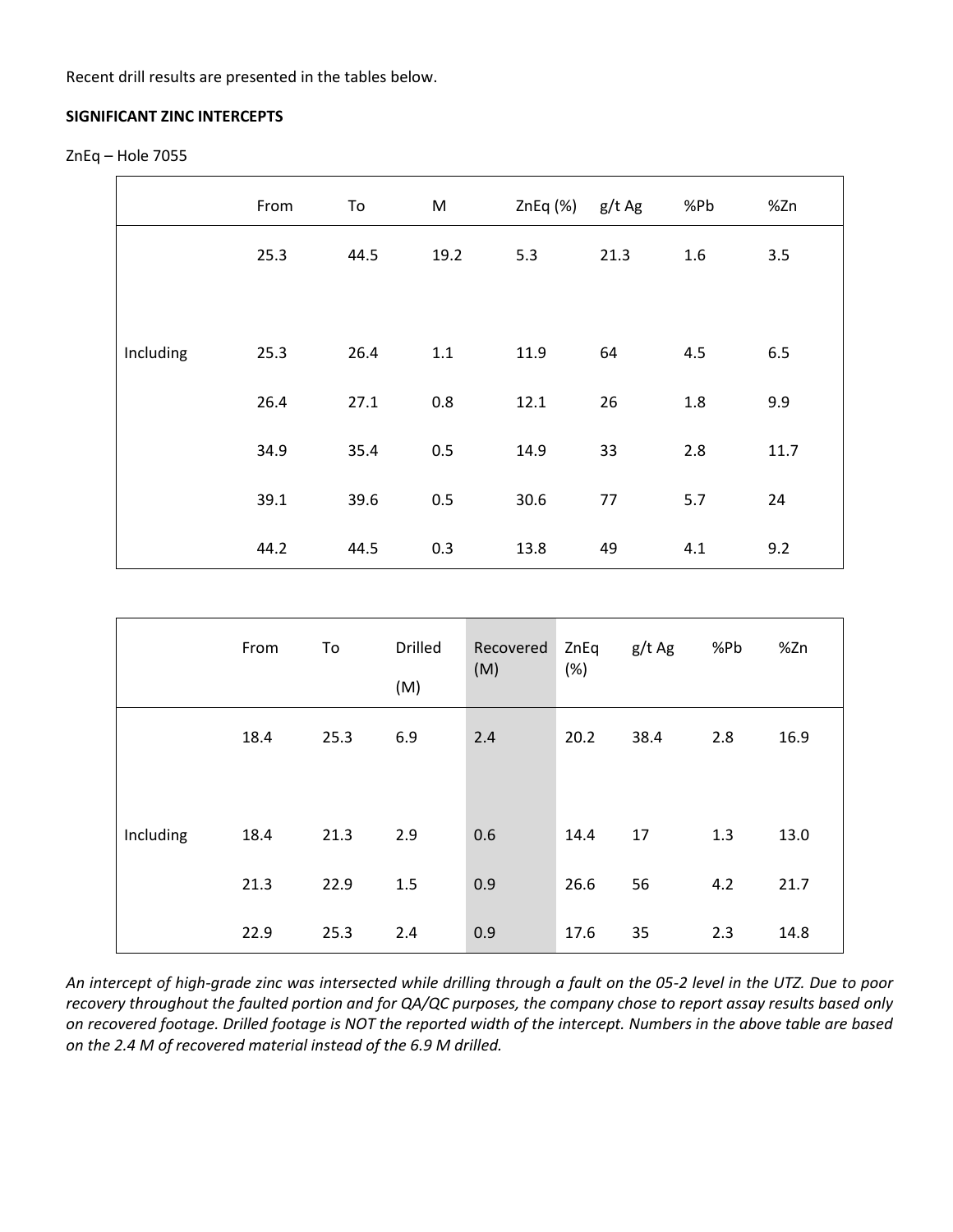# **SIGNIFICANT SILVER INTERCEPTS**

AgEq – Hole 7047

|           | From | To   | M   | AgEq g/t g/t Ag |      | %Pb | %Zn |
|-----------|------|------|-----|-----------------|------|-----|-----|
|           | 19.5 | 21.6 | 2.1 | 148.1           | 38.3 | 0.9 | 2.1 |
| Including | 20.7 | 21.6 | 0.9 | 185.8           | 72   | 1.1 | 1.9 |

|           | From | To   | M   | AgEq g/t | g/t Ag | %Pb  | %Zn |
|-----------|------|------|-----|----------|--------|------|-----|
|           | 39.5 | 58.5 | 19  | 128.6    | 35.4   | 2.06 | 0.7 |
| Including | 45.9 | 46.6 | 0.7 | 263.0    | 60     | 3.1  | 2.7 |
|           | 48.2 | 48.5 | 0.3 | 266.3    | 30     | 1.5  | 4.8 |
|           | 49.4 | 49.8 | 0.4 | 505.4    | 155    | 10.2 | 0.7 |
|           | 53.6 | 55   | 1.4 | 250.4    | 69     | 4.9  | 0.7 |
|           | 55   | 56.5 | 1.5 | 572.0    | 200    | 11.1 | 0.5 |
|           | 58.1 | 58.5 | 0.4 | 317.2    | 62     | 3.93 | 3.3 |

# AgEq – Hole 7056

| From | To  | M       | AgEq g/t g/t Ag |    | %Pb | %Zn |
|------|-----|---------|-----------------|----|-----|-----|
| 4.3  | 5.8 | $1.5\,$ | 312.4           | 81 | 6.1 | 1.0 |

|           | From | To   | M   | AgEq g/t g/t Ag |      | %Pb | %Zn |
|-----------|------|------|-----|-----------------|------|-----|-----|
|           | 14.6 | 16.8 | 2.2 | 134.0           | 33.6 | 3.0 | 0.1 |
| Including | 16.2 | 16.8 | 0.6 | 230.1           | 60   | 5.3 | 0.1 |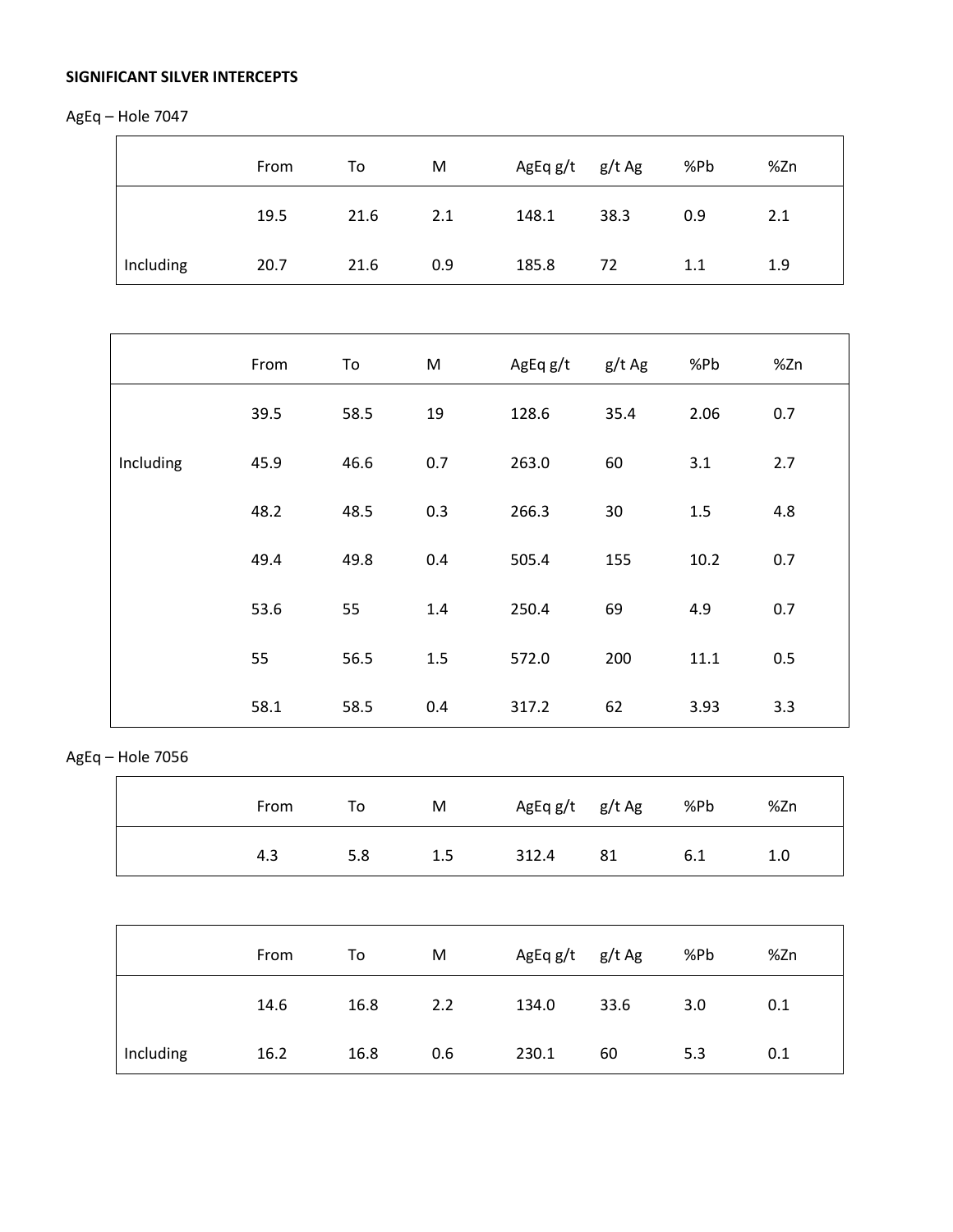|           | From | To     | M         | AgEq g/t g/t Ag |        | %Pb   | %Zn   |
|-----------|------|--------|-----------|-----------------|--------|-------|-------|
|           | 2.3  | 4.4    | 2.1       | 145.1           | 14.3   | 0.8   | 2.6   |
| Including | 2.3  | 2.5    | 0.2       | 144.8           | 35     | 3.4   | 0.1   |
|           | 3.1  | 4.4    | 1.3       | 193.7           | 14     | 0.5   | 4.1   |
|           |      |        |           |                 |        |       |       |
|           | From | To     | M         | AgEq g/t        | g/t Ag | %Pb   | %Zn   |
|           | 10.1 | $11\,$ | 0.9       | 117.6           | 34     | 2.3   | 0.3   |
|           |      |        |           |                 |        |       |       |
|           | From | To     | M         | AgEq g/t        | g/t Ag | %Pb   | %Zn   |
|           | 17.1 | 19.5   | 2.4       | 155.7           | 33.9   | 3.6   | 0.2   |
| Including | 17.1 | 18     | 0.9       | 142.1           | 32     | 3.1   | 0.3   |
|           | 18   | 19.5   | 1.5       | 163.9           | 35     | 3.88  | 0.1   |
|           |      |        |           |                 |        |       |       |
|           | From | To     | ${\sf M}$ | AgEq g/t g/t Ag |        | %Pb   | %Zn   |
|           | 43   | 60     | 17.1      | 180.4           | 24.1   | 2.25  | 2.15  |
| Including | 44.5 | 46     | 1.5       | 379             | 55     | 4.5   | 4.6   |
|           | 49.2 | 49.7   | 0.5       | 564.8           | 49     | 3.9   | 9.8   |
|           | 52.2 | 52.7   | 0.5       | 457             | 34     | 3.4   | 7.9   |
|           | 57   | 57.7   | 0.7       | 270.5           | 89     | $5.1$ | 0.5   |
|           | 58.8 | 60     | 1.2       | 468.4           | 51     | 6.7   | $5.2$ |

*(Reported widths are intercepted ore lengths and not true widths, as relationships with intercepted structures and contacts vary. Prices used to calculate Ag and Zn Eq are as follows: Zn=\$1.16/lb, Pb=\$0.92/lb, Ag=\$20/oz.)*

# AgEq – Hole 7057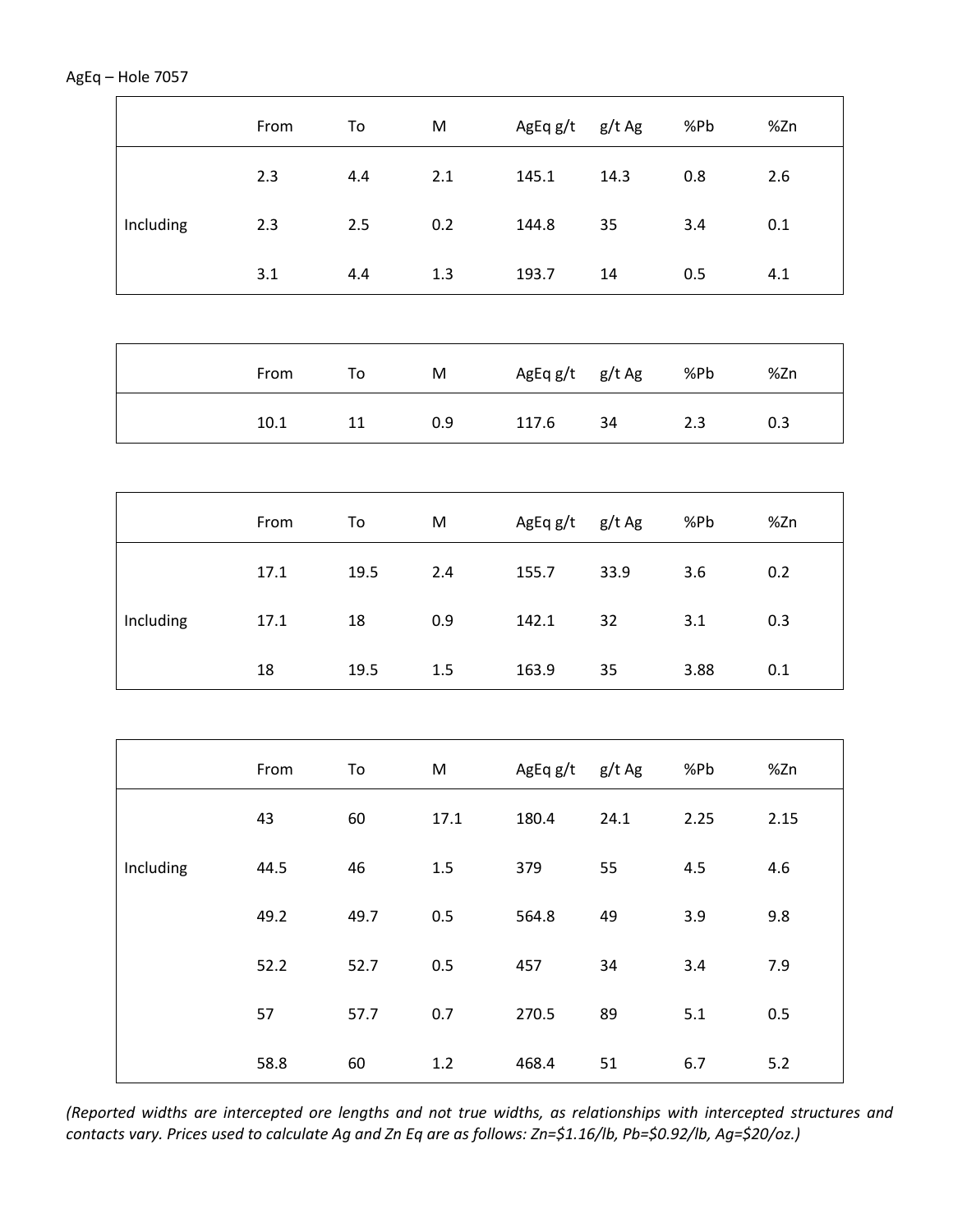## **Technical Information**

The diamond drilling program used HQ-size core. Bunker Hill followed standard QA/QC practices to ensure the integrity of the core and sample preparation through to delivery of the samples to the assay lab. The drill core was stored in a secure facility, photographed, logged and sampled based on lithologic and mineralogical interpretations. Standards of certified reference materials, field duplicates and blanks were inserted as samples shipped with the core samples to the lab.

ALS Global was used to provide analytical services and all results comply with both NI 43-101 and industry standards. ALS Global holds an industry standard ISO 17025 accreditation, specifying general requirements for laboratory performance.

The Company advises that it does not propose to base its production decision on a feasibility study of mineral reserves, demonstrating economic and technical viability, and, as a result, there may be an increased uncertainty of achieving any particular level of recovery of minerals or the cost of such recovery, including increased risks associated with developing a commercially mineable deposit. Historically, such projects have a higher risk of economic and technical failure. There is no guarantee that production will begin as anticipated or at all or that anticipated production costs will be achieved. The Company further cautions that a PEA is preliminary in nature. No mining study has been completed. Mineral resources are not mineral reserves and do not have demonstrated economic viability. There is no certainty that the PEA will be realized.

## **Qualified Person**

Mr. Scott E. Wilson, CPG, President of Resource Development Associates Inc. and a consultant to the Company, is an Independent "Qualified Person" as defined by NI 43-101 and is acting at the Qualified Person for the Company. He has reviewed and approved the technical information summarized in this news release.

#### **About Bunker Hill Mining Corp.**

Bunker Hill Mining Corp. has an option to acquire 100% of all saleable assets at the Bunker Hill Mine. Information about the Company is available on its website, www.bunkerhillmining.com, or within the SEDAR and EDGAR databases.

For additional information contact:

Sam Ash, President and Chief Executive Officer +1 208 786 6999 [sa@bunkerhillmining.com](mailto:sa@bunkerhillmining.com)

#### **Cautionary Statements**

*Certain statements in this news release are forward-looking and involve a number of risks and uncertainties. Such forward-looking statements are within the meaning of that term in Section 27A of the Securities Act of 1933, as amended, and Section 21E of the Securities Exchange Act of 1934, as amended, as well as within the meaning of the phrase 'forward-looking information' in the Canadian Securities Administrators' National Instrument 51-102 – Continuous Disclosure Obligations. Forward-looking statements are not comprised of historical facts. Forward-looking statements include estimates and statements that describe the Company's future plans, objectives or goals, including words to the effect that the Company or management expects a stated condition or result to occur. Forward-looking statements may be identified by such terms as "believes", "anticipates", "expects", "estimates", "may", "could", "would", "will", or "plan". Since forward-looking statements are based on assumptions and address future events and conditions, by their very nature they involve inherent risks and uncertainties. Although these statements are based on information currently available to the Company, the Company provides no assurance that actual results will meet management's expectations. Risks, uncertainties and other factors involved with forward-looking information could cause actual events, results, performance, prospects and opportunities to differ materially from those expressed or implied by such forward-looking*